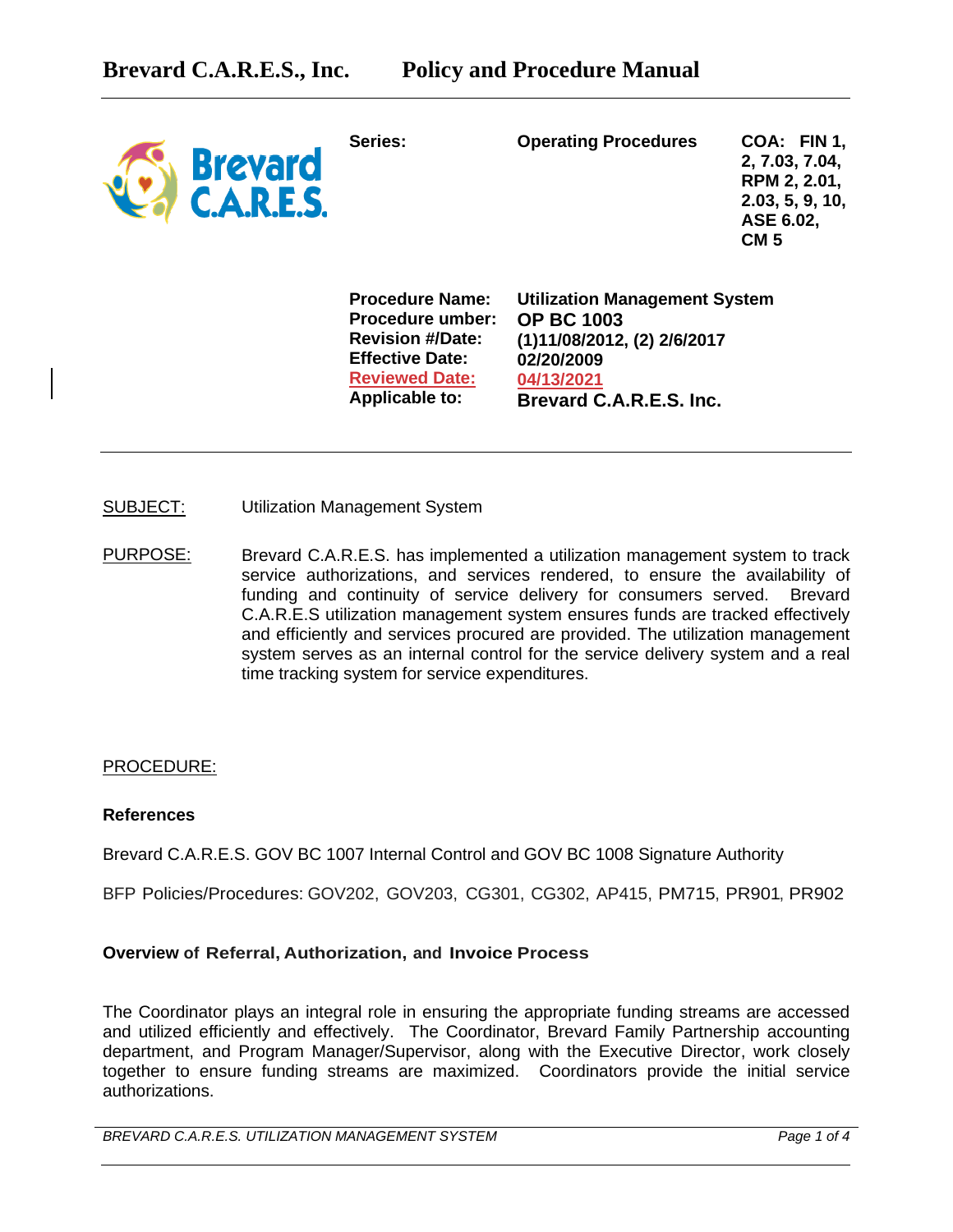- 1. After a service has been authorized, the Coordinator will enter the authorization into the Utilization Management System.
- 2. Each service authorization is identified by a unique authorization number. The authorization number is derived from the number assigned to the Coordinator, the number assigned to the provider and the next numeric number in series for the specified Coordinator.
- 3. The Coordinator or designee will enter the authorization in the Provider Services Authorization Management (PSAM) system including the service request referral to the provider to ensure the provider receives an authorization number, the number of units authorized per week, and number of weeks the service is authorized. Service authorizations are provided for up to a maximum of twelve weeks. The provider receives the referral through the PSAM system and immediately contracts the family.
- 4. The Program Manager/Supervisor concurs with the assigned Coordinator to review the units utilized. The provider is required to enter progress notes on each date reflected in the billing statements as units utilized to demonstrate service delivery to family
- 5. Each Tuesday by 12pm, the provider must complete all session progress notes in the automated UM system. Weekly, the provider is required to send a list of actual units utilized to the Brevard Family Partnership (BFP) Director of Utilization and Data Management, or designee. The weekly list is reviewed and reconciled by the Brevard C.A.R.E.S. Program Manager or Supervisor.
- 6. The BFP Director of Utilization Management will then be responsible for removing all unused weekly units from the UM System to ensure all available funds for services remain accessible to meet the needs of clients throughout the fiscal year.
- 7. The BFP Director of Utilization Management enters in the UM system the number of units actualized for each family per provider for the previous week.
- 8. At the end of each month, the provider will run an invoice out of the automated UM system, print the invoice, sign and date the invoice, and submit it for payment by the  $10<sup>1</sup>$  of each month.
- 9. The invoices will be submitted to the BFP Director of Utilization Management who will complete an audit of the UM System to ensure all progress notes have been completed or that assessments such as psychological assessments have been received.
- 10. Upon completion of this audit, the BFP Director of Utilization Management and/or designated staff will sign the invoices as the signatory approval staff for BFP and Brevard C.A.R.E.S.
- 11. If the invoice or any part of the invoice is not to be paid, the BFP finance staff will write a memo notifying the provider of the portion of the invoice that will not be paid and why. This memo will be included with the check and invoice that is paid.

*BREVARD C.A.R.E.S. UTILIZATION MANAGEMENT SYSTEM Page 2 of 4*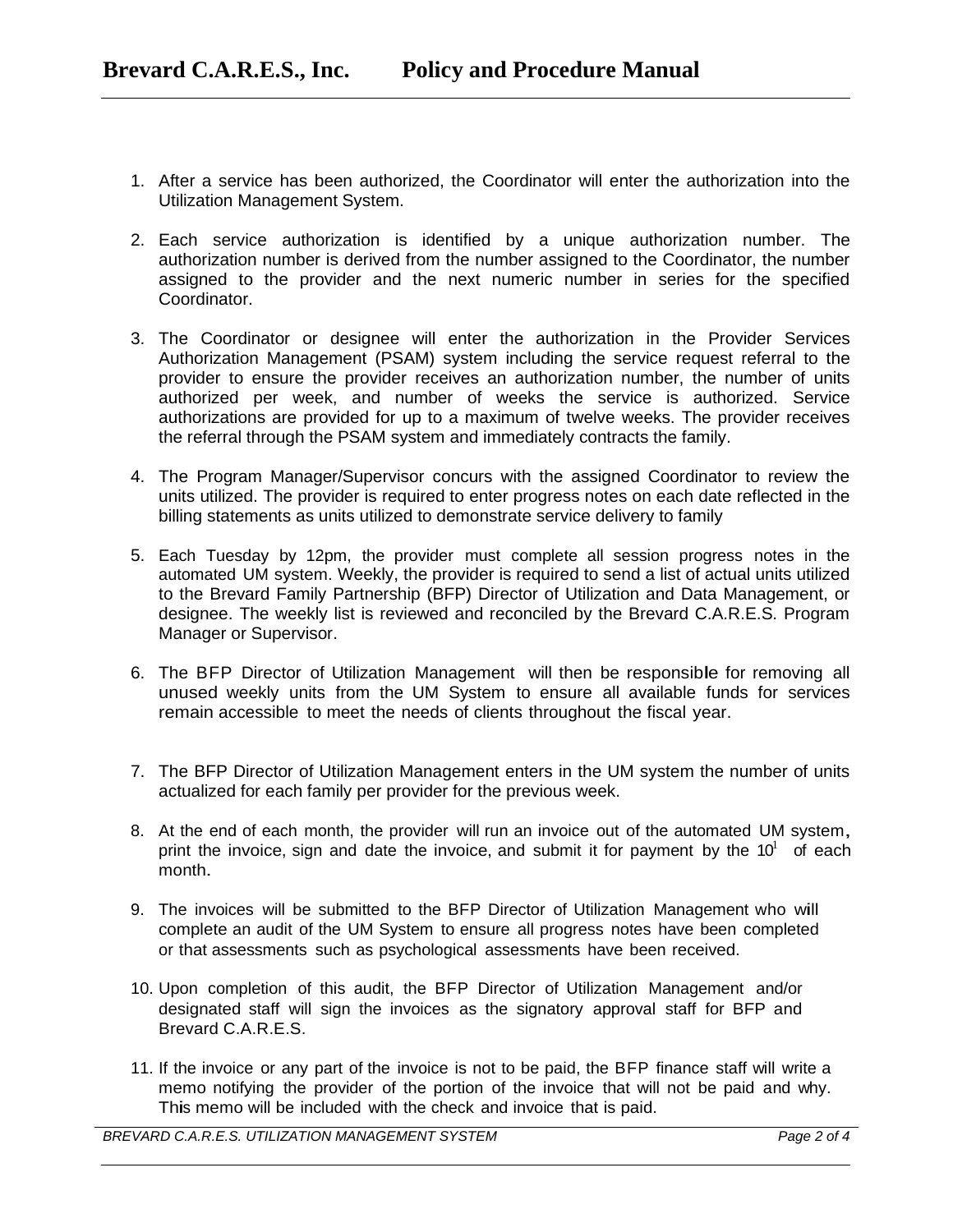12. If the Care Coordinator or designee notices a discrepancy between what was authorized and the information submitted by the provider, the Care Coordinator or designee will contact the provider to resolve the discrepancy.

### **Functions of the Brevard C.A.R.E.S., Inc. Program Manager or designee:**

- 1. The Brevard C.A.R.E.S. Program Manager or designee approves all invoices prior to payment to the service provider.
- 2. If the BFP Finance staff can not verify the invoice with the PSAM system then a copy of the invoice will be provided to the Brevard C.A.R.E.S Program Manager or designee;
- 3. The Program Manager or designee will investigate whether the data was correctly entered in the system, services were authorized, or if the authorization was not entered in the system.
- 4. If the data can be reconciled and the Program Manager or designee agrees the provider should be paid then finance will be notified to pay the invoice.
- 5. If the Program Manager finds there was no valid reason to pay the invoice or the provider rendered services without authorization then this will be discussed with the Brevard C.A.R.E.S. Executive Director who will make the final decision. The BFP Finance Staff will be notified of the final decision of whether the invoice should or should not be paid.

Quarterly, the authorization and actualization data for services will be compiled for analysis of trends in the area of overall percentage of actualization for the system as a whole and by provider. This information is provided by the BFP Director of Utilization and Data Management.

### **Functions of BFP Director of Contracts and Compliance**

The BFP Director of Contracts and Compliance provides all contract rates for inclusion in the automated UM system.

# **Complaints**

Any complaints about payment adjustments due to lack of authorization will be first communicated to the respective Coordinator and Program Manager. If a resolution cannot be reached, the complaint will be escalated to the Brevard C.A.R.E.S. Executive Director for resolution and may be brought to the BFP Senior Executive of Compliance.

## **Process Review**

For ongoing review, any Brevard C.A.R.E.S. staff member that identifies a gap or potential improvement in the process must communicate such in writing to the Brevard C.A.R.E.S. Executive Director or designee for review and potential process modification.